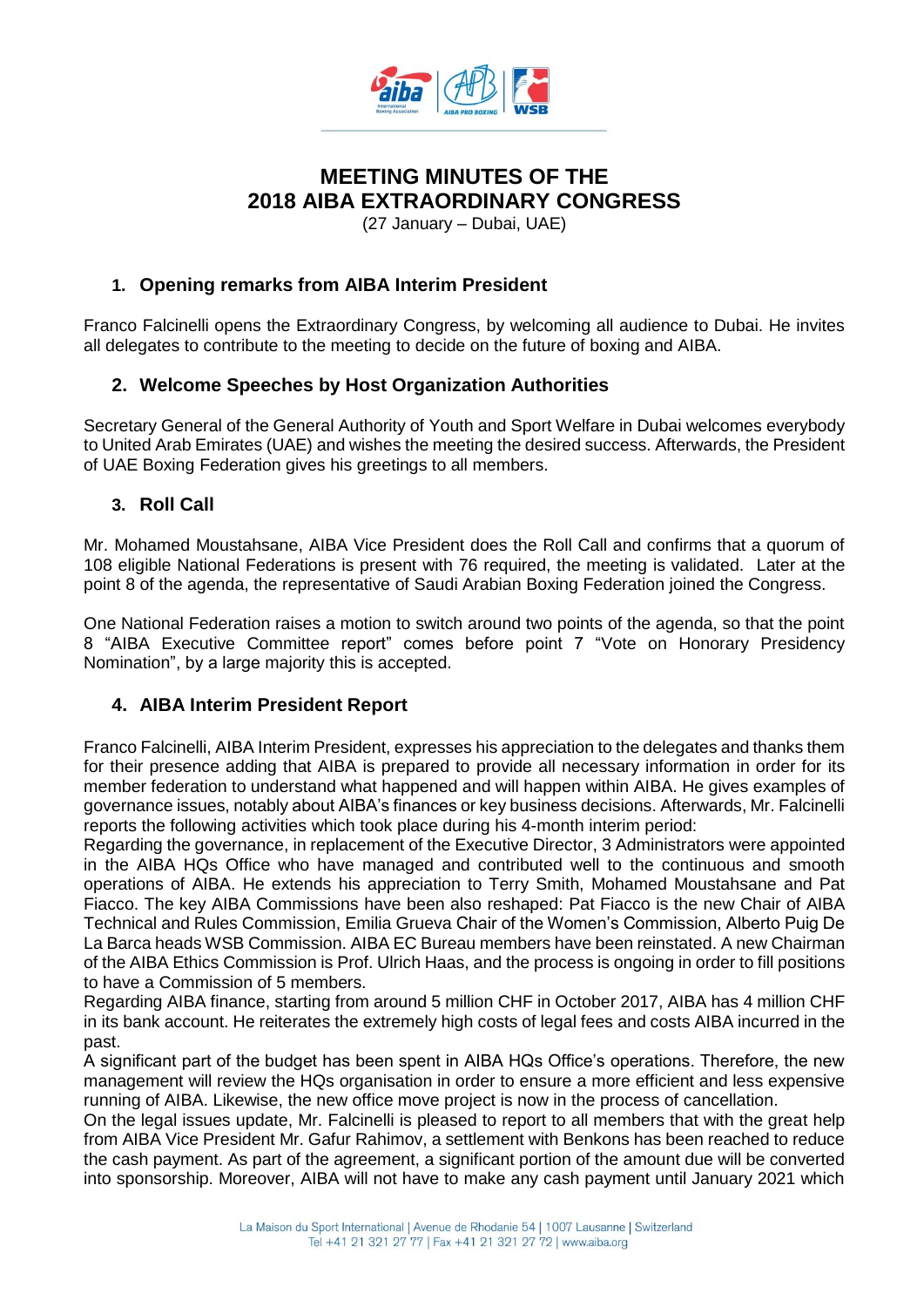

means that AIBA is clearly out of any risk of insolvency. With respect to marketing activities, a new proposal is currently being finalized with a new business model being developed.

The AIBA EC has contracted the company BM Sport to study AIBA's current governance and management structures. AIBA will undergo a complete review of all its programs to build a new foundation, a new strategic plan with clear short and long-term goals.

On the sport side, the newly appointed Chairman of AIBA Technical & Rules Commission, Pat Fiacco, and the Chairman of AIBA Refereeing & Judging Commission, Osvaldo Bisbal, have been working together to review the formation, officiating and oversight of AIBA competitions. The goal is to develop the most transparent and respectful officials' management system, including the development of boxing academies and training centres such as the "AIBA Coaches Academy" and the "AIBA R&J and ITO Academy". For Anti-Doping, AIBA met the mandates of IOC, GAISF and ASOIF to improve the testing procedures. As a summary, some changes of the AIBA Statutes will be recommended at this Extraordinary Congress to implement a better governance, including granting more powers into the AIBA EC.

Mr. Falcinelli says that, on June 8, IOC Executive Board made the decision to reduce weight categories for Men's Boxing Competitions from 10 to 8 and to add 2 more weight categories for Women's Competitions for the Tokyo 2020 Olympic Games. All AIBA EC members learned about this decision 2 months later, at the EC meeting held in July 2017 in Moscow and indeed unanimously decided to reject this decision. He moves on to mention that later, AIBA was informed that IOC decided to suspend its final payment of the TV Revenues share from the Rio 2016 Olympic Games. AIBA also received consistent messages from IOC that it will put a point on the agenda of its next Executive Board meeting to discuss the future of the Boxing program in the Olympic Games, this based on the required report to be sent to IOC by January 30.

Later this year, AIBA will hold the Ordinary Congress to elect the new leadership of AIBA, including the new President. AIBA will be working hand in hand with its National Federations and Confederations to ensure a brighter future for Olympic Boxing. Mr. Falcinelli declares that 2018 must be the "Year of AIBA Pride", during which all members must make all efforts possible to reaffirm the pride of being one boxing family so AIBA and its members can achieve all objectives as one team.

Lastly, Mr. Falcinelli announces that he would like to resign from the position of the Interim President in the end of this Congress, while continuing his duties as AIBA Vice President and EUBC President until the Ordinary Congress in November 2018. He requests AIBA EC to find his successor immediately by the end of this Congress.

## **5. Approval of Previous Extraordinary Congress Meeting Minutes**

#### **AIBA Congress unanimously approves the previous Extraordinary Congress meeting minutes December 2016 Montreux.**

#### **6. Approval of New Memberships**

#### **AIBA Congress unanimously approves the full AIBA Membership of the following countries:**

South Sudan Boxing Federation whose provisional membership was approved during the AIBA Executive Committee Meeting held on July 24 and 25, 2017 in Moscow.

Palau Boxing Federation whose provisional membership was approved during the AIBA Extraordinary Committee Meeting held on November 3 and 4, 2017 in Dubai.

### **7. Presentation and Approval of Amendments to AIBA Statutes**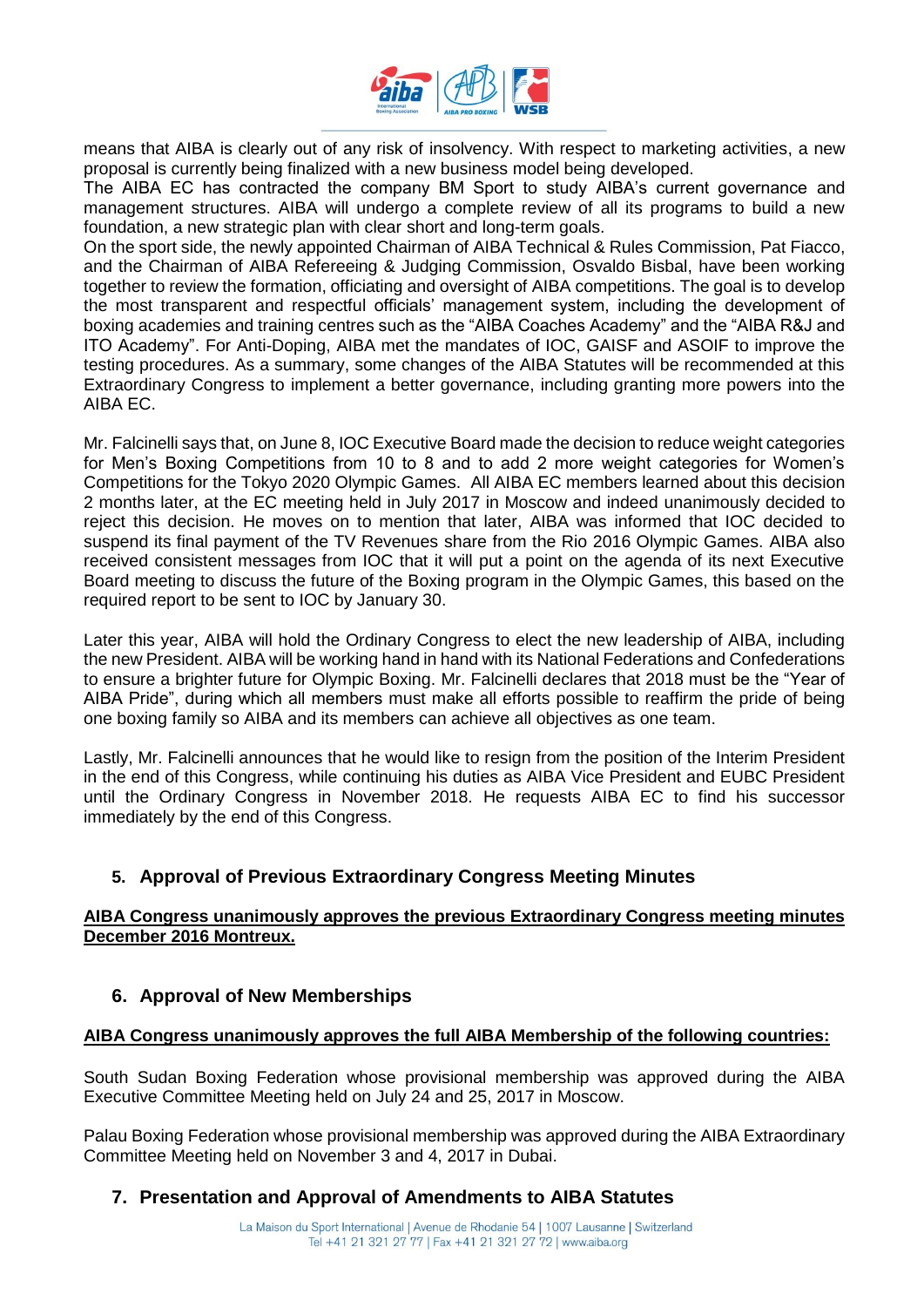

AIBA lawyers, Mr. Francisco Larios and Mr. Claude Ramoni, present the proposed amendments, approved by the AIBA EC which is the first step to improve AIBA governance. Some urgent and key matters will be addressed including: better allocation of powers between President and Executive Committee for balanced governance, secure sufficient Women members in the Executive Committee in view of the next election, clarify some key articles for a better understanding on contents, providing for CAS arbitration.

#### **Article 8.3 Membership**

Current Article 8.3

• A National Federation cannot be affiliated to or recognized by any non-AIBA professional boxing organization or body or any other world, continental, or international boxing federation or association unless approved by AIBA.

Proposed Amendment

A National Federation cannot **can** be affiliated to or recognized by any non-AIBA professional boxing organization or body or any other world, continental, or international boxing federation or association **if this is approved by AIBA Executive Committee.**

#### **Article 13 (L) Obligation of National Federations**

Current Article 8.3

- National Federations and provisional members have the following obligations:
	- to prohibit any person to hold office on the Executive Committee of AIBA or any Confederation if that person holds, or has previously held, after January 1, 2007, a position in any non-AIBA professional boxing organization or has been involved in the organization, promotion or administration or professional boxing including a professional boxing event, unless approved by AIBA Executive Committee.

#### Proposed Amendment

- National Federations and provisional members have the following obligations:
	- **to prohibit any person to hold office on the Executive Committee of AIBA or any Confederation if that person holds a position in any non-AIBA professional boxing organization.**

#### **Article 22 – Congress**

Current Article 22.1

The Congress is an assembly to which all National Federations are convened at least once every four years.

Proposed Amendment

- **The Ordinary Congress is an assembly to which all National Federations are convened every two years.**
- **The Ordinary Congress with elections shall be held every four years.**

#### **Article 27 – Congress Proceedings**

Current Article 27.1

The President shall preside over the Congress.

Proposed Amendment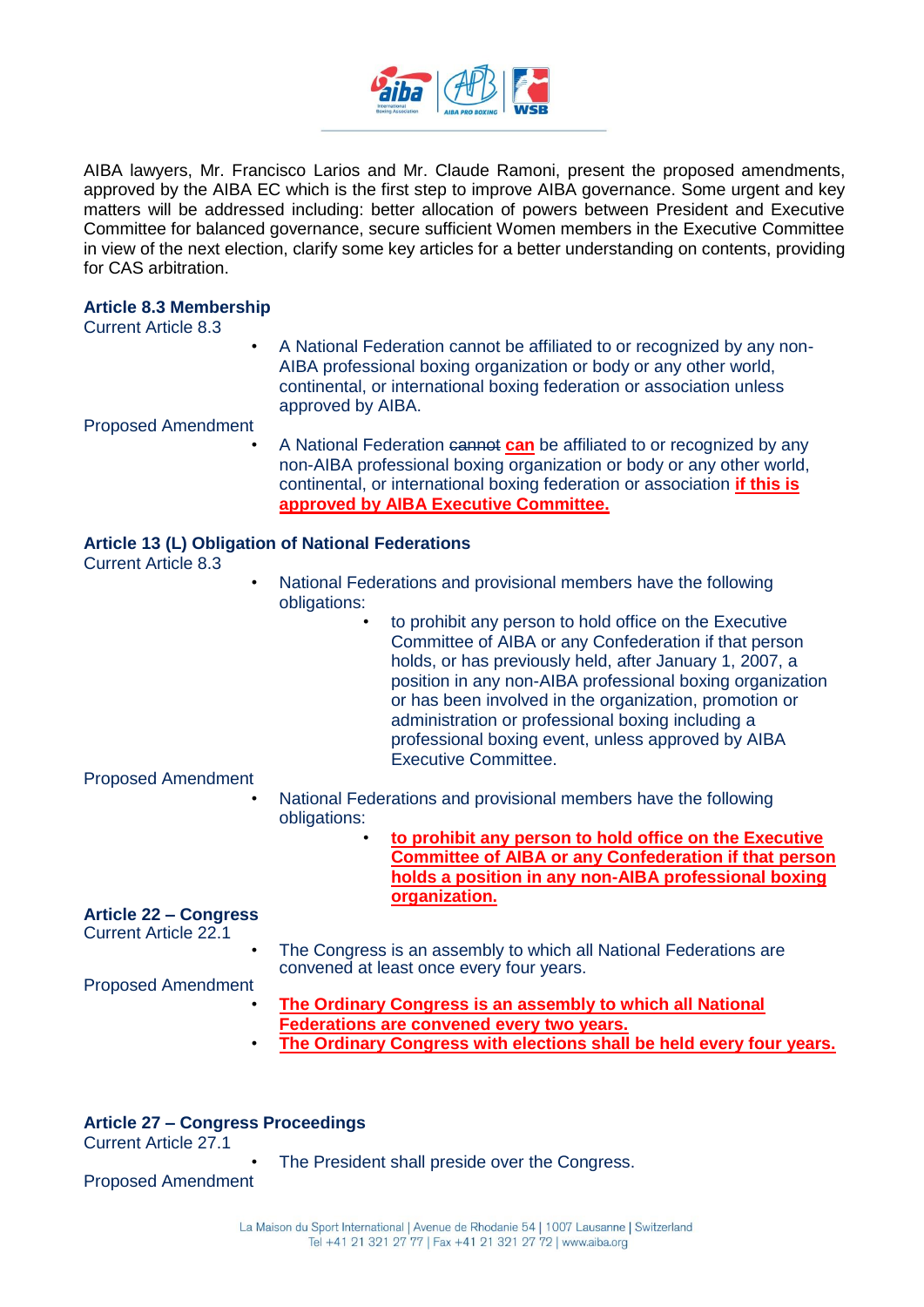

• The President shall preside over the Congress; **however, if for any reason the President is not able to preside, then the Vice President who has served the longest period will preside over the Congress.**

#### **Article 34 – Composition of Executive Committee (I)**

Proposed Amendment to Article 34.1:

• **The Executive Committee will consist of twenty-eight (28) perso ns as follows:**

• **Twenty-four (24) EC Members elected by the Congress i ncluding:**

- one (1) President;
	- five (5) Vice Presidents each from a National Federation affiliated to a different Confederat ion, that is, one from each of AFBC, AMBC, ASBC, EUBC and OCBC;
- Two (2) **three (3) EC Members** from a Natio nal Federation affiliated to each of AFBC, A MBC, ASBC and EUBC, **of which a minimu m of one member must be a woman in ea ch continent**;
- One (1) **two (2) EC Members** from a Nation al Federation affiliated to OCBC, **of which a minimum of one member must be a woma n**;
- **Five (5) four (4)** EC Members from any other National Federation; and
- **Four (4) EC Members from a National Federation affiliat ed to each of AFBC, AMBC, ASBC and EUBC appointe d by the elected members of the Executive Committee. The appointed EC Members must be recommended by t he President and selected from the EC Member candida tes who lost in the election.**

#### Proposed Amendment to Article 34.2:

- Add:
- **All members listed in article 34.1 (elected and appointed EC M embers) shall have voting rights**.
- **The new composition of the Executive Committee will enter int o force at the next Ordinary Congress**

• DELETE:

• In addition to the EC Members elected by the Congress pursuant to article 34.1, the AIBA President may appoint, and dismiss, the following EC Me mbers:

- one person representing the interest of APB as Vice Presid ent of the Executive Committee;
- one person representing the interest of WSB as Vice Presid ent of the Executive Committee;
- up to two persons representing the commercial interests of AIBA as Vice President of the Executive Committee
- the Chairperson of the Technical & Rules Commission as E C Member:
- the Chairperson of the Women's Commission as EC Memb er; and.
- the Chairperson of the Medical Commission as EC Member ;
- The members listed in article 34.2 (appointed EC Members) shall not have any voting right.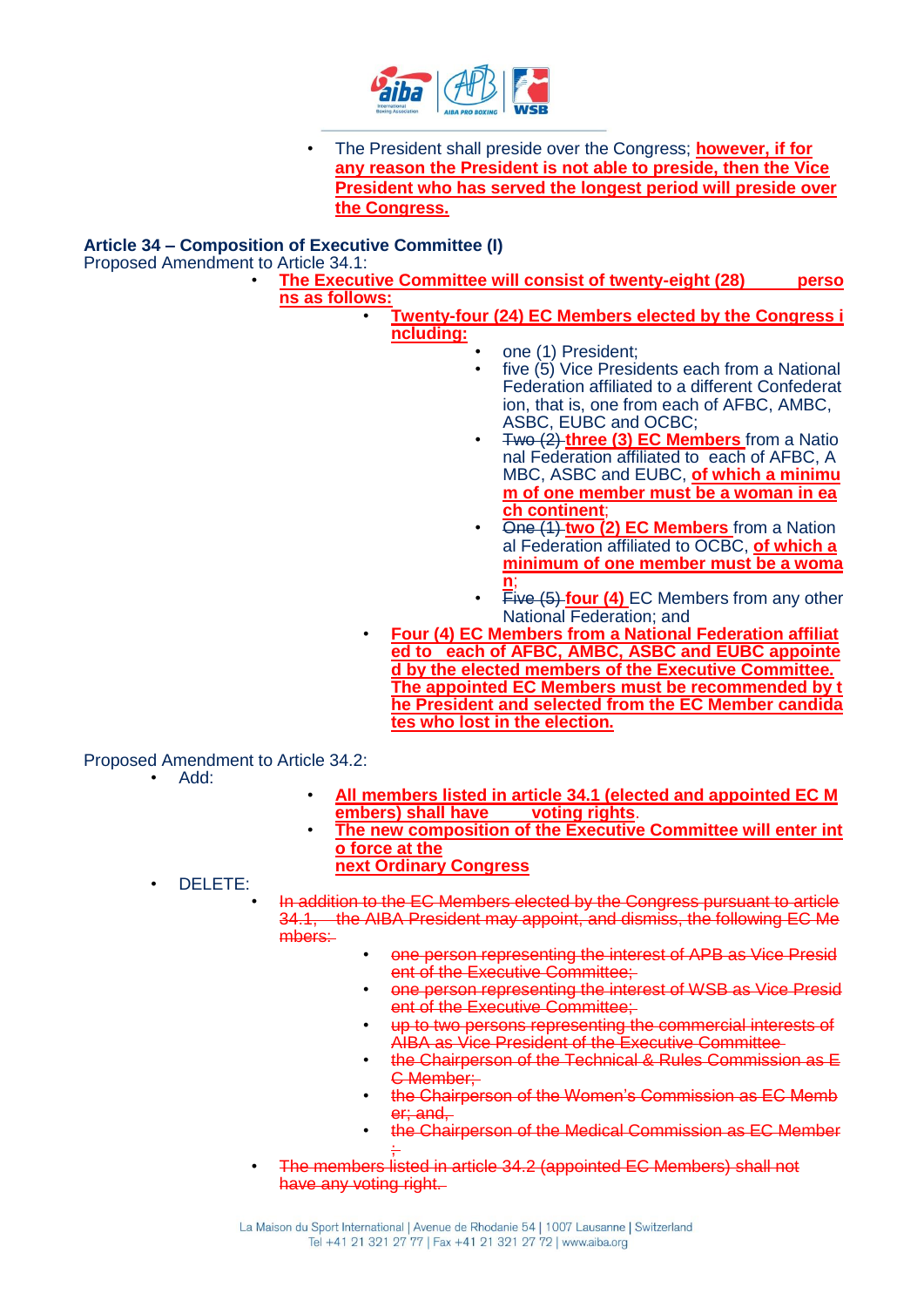

### **Article 35.1-3 – Eligibility Criteria**

Proposed Amendment to Article 35.1

- Candidates:
	- **for the Presidency, Vice Presidency and Executive Com mittee Membership must all be members of and nomina ted by their respective National Federation.**
	- **for the Presidency must have a record of serving in the Executive Committee as an EC Member.**
	- for the Presidency must be supported in writing by at least t wenty (20) National Federations.
	- for Vice Presidency must be supported in writing by at least five (5) National Federations except Oceania where candi dates for the Vice Presidency must be supported by at lea st three (3) National Federations.

### **Article 38: Power of Executive Committee**

Proposed additions to Article 38.1

- **(NEW) ratify the appointment and dismissal of the members of the EC Bureau**
- **(NEW) ratify the appointment and dismissal of the Chairperson and other members of each of the Commissions**
- **(NEW) appoint EC members in accordance with article 34.1 of these Statutes**
- **(NEW) ratify the appointment and dismissal of the Executive Director of AIBA**
- **(NEW) make decisions relating to major AIBA competitions if necessary due to cancellations, postponements, relocations, etc.**
- **(NEW) ratify the appointment and dismissal of members of both the Disciplinary and Ethics Commissions including the Chairperson**
- **(NEW) ratify the appointment and dismissal of both The Treasurer and Legal Counsel**
- **(NEW) appoint and dismiss the External Auditor Company**
- **(NEW) ratify the appointment and dismissal of the Executive Vice President**
- **(NEW) with a two-thirds vote of no-confidence motion for the removal of the President by the Congress pursuant to Article 23(b). The power of the President shall be provisionally suspended until the next Ordinary or Extraordinary Congress.**

### **Article 39: Power of President**

Current Article 39.1

• The President represents AIBA legally. The President is responsible for the relations among the Confederations, National Federations, IOC, political bodies, other international sports federations and international organizations.

Proposed Amendment

• **The President or the Chairperson of the EC in the case of the absence of the President represents AIBA legally. The President is**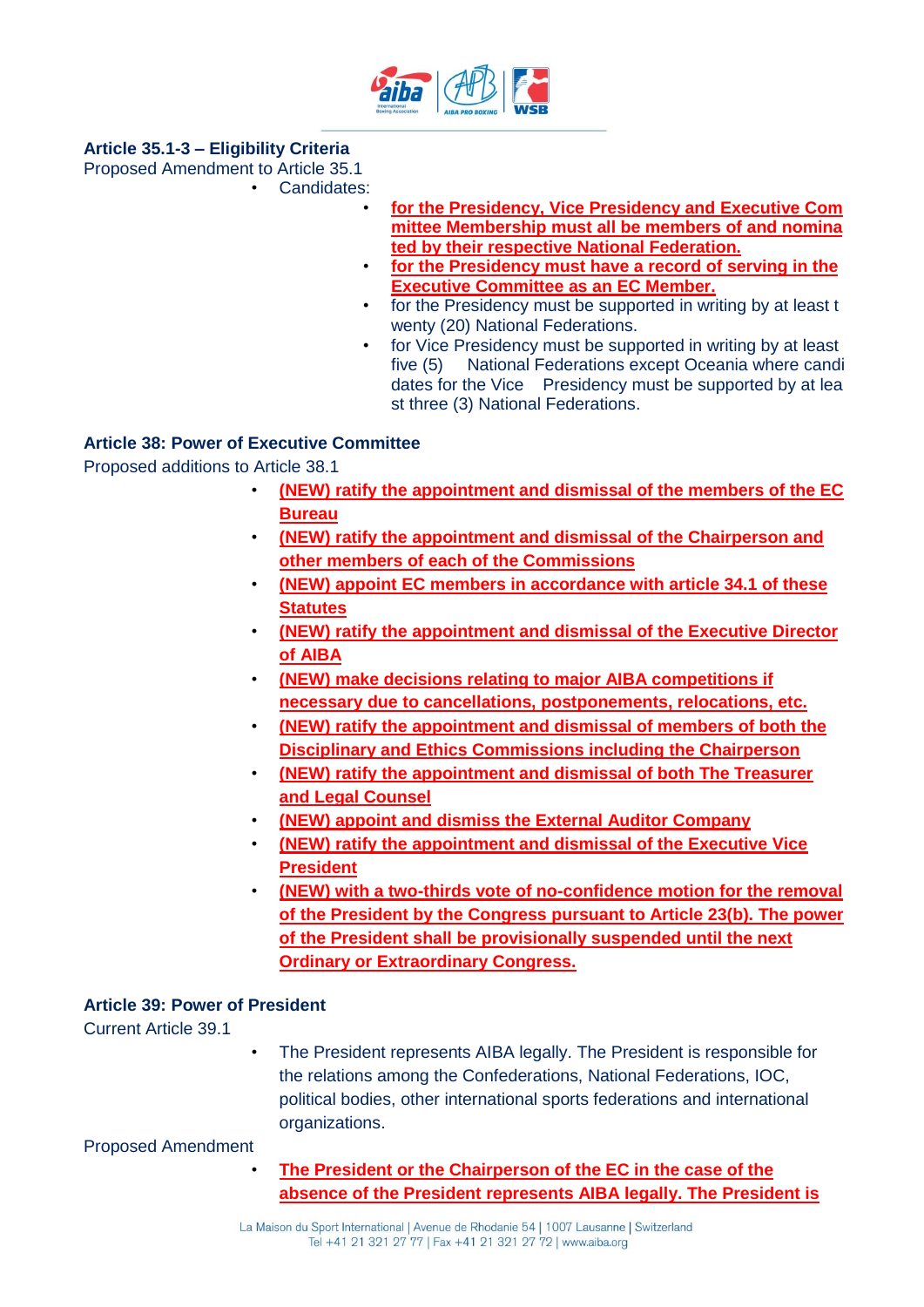

**the highest officer of AIBA. The President represents AIBA in the framework of** the relations among the Confederations, National Federations, IOC, political bodies, other International Sports Federations and international organizations.

## **Deleted or Moved Powers**

| $\cdots$<br><b>Current Article 39.2</b>                                           |                                                                                                                                                                                                                                                                                                                                                                                                                                                                                                                                                                  |
|-----------------------------------------------------------------------------------|------------------------------------------------------------------------------------------------------------------------------------------------------------------------------------------------------------------------------------------------------------------------------------------------------------------------------------------------------------------------------------------------------------------------------------------------------------------------------------------------------------------------------------------------------------------|
| $\bullet$<br><b>Proposed Amendments</b>                                           | (D) preside over the Congress;<br>(G) appoint and dismiss EC Members in accordance with Articles 34.2 and<br>34.5 of these Statutes<br>(K) make decisions relating to major AIBA Competitions if necessary due<br>to cancellations, postponement, relocations, etc.;<br>(L) in extraordinary situations, make decisions on matters of importance<br>which must be ratified by the Executive Committee at its next meeting.<br>(D) preside over the Congress                                                                                                      |
| $\bullet$<br>$\bullet$                                                            | <b>DELETED (DUPLICATES ARTICLE 27.1)</b><br>(G) appoint and dismiss EC Members in accordance with Articles 34.2 and<br>34.5 of these Statutes<br><b>MOVED TO POWERS OF EXECUTIVE COMMITTEE</b><br>(K) make decisions relating to major AIBA Competitions if necessary due t<br>cancellations, postponement, relocations, etc.;<br>O<br><b>MOVED TO POWERS OF THE EXECUTIVE COMMITTEE</b><br>(L) in extraordinary situations, make decisions on matters of importance<br>which must be ratified by the Executive Committee at its next meeting.<br><b>DELETED</b> |
| <b>Amended Powers</b><br><b>Current Article 39.2</b><br><b>Proposed Amendment</b> | (E) appoint and dismiss the members of the EC Bureau;<br>(F) appoint and dismiss the Chairperson and other members of each of the<br>Commissions:<br>(I) appoint and dismiss the Executive Director of AIBA;<br>(E) appoint and dismiss the members of the EC Bureau <b>provided it is</b>                                                                                                                                                                                                                                                                       |
| $\bullet$                                                                         | ratified by the Executive Committee;<br>(F) appoint and dismiss the Chairperson and other members of each of the<br>Commissions provided it ratified is by the Executive Committee;<br>(I) appoint and dismiss the Executive Director of AIBA provided it is<br>ratified by the Executive Committee;                                                                                                                                                                                                                                                             |
| <b>New Powers</b><br>Proposed additions to Article 39.2<br>$\bullet$<br>$\bullet$ | (NEW) propose the members of the Disciplinary Commission<br>including the Chairperson who will be appointed provided it is<br>ratified by the Executive Committee;<br>(NEW) propose the members of the Ethics Commission including the<br>Chairperson who will be appointed provided it is ratified by the<br><b>Executive Committee;</b><br>(NEW) appoint and dismiss the Executive Vice President provided it<br>is ratified by the Executive Committee                                                                                                        |

• **(NEW) appoint and dismiss the Treasurer and Legal Counsel provided it is ratified by the Executive Committee.**

Current Article 39.3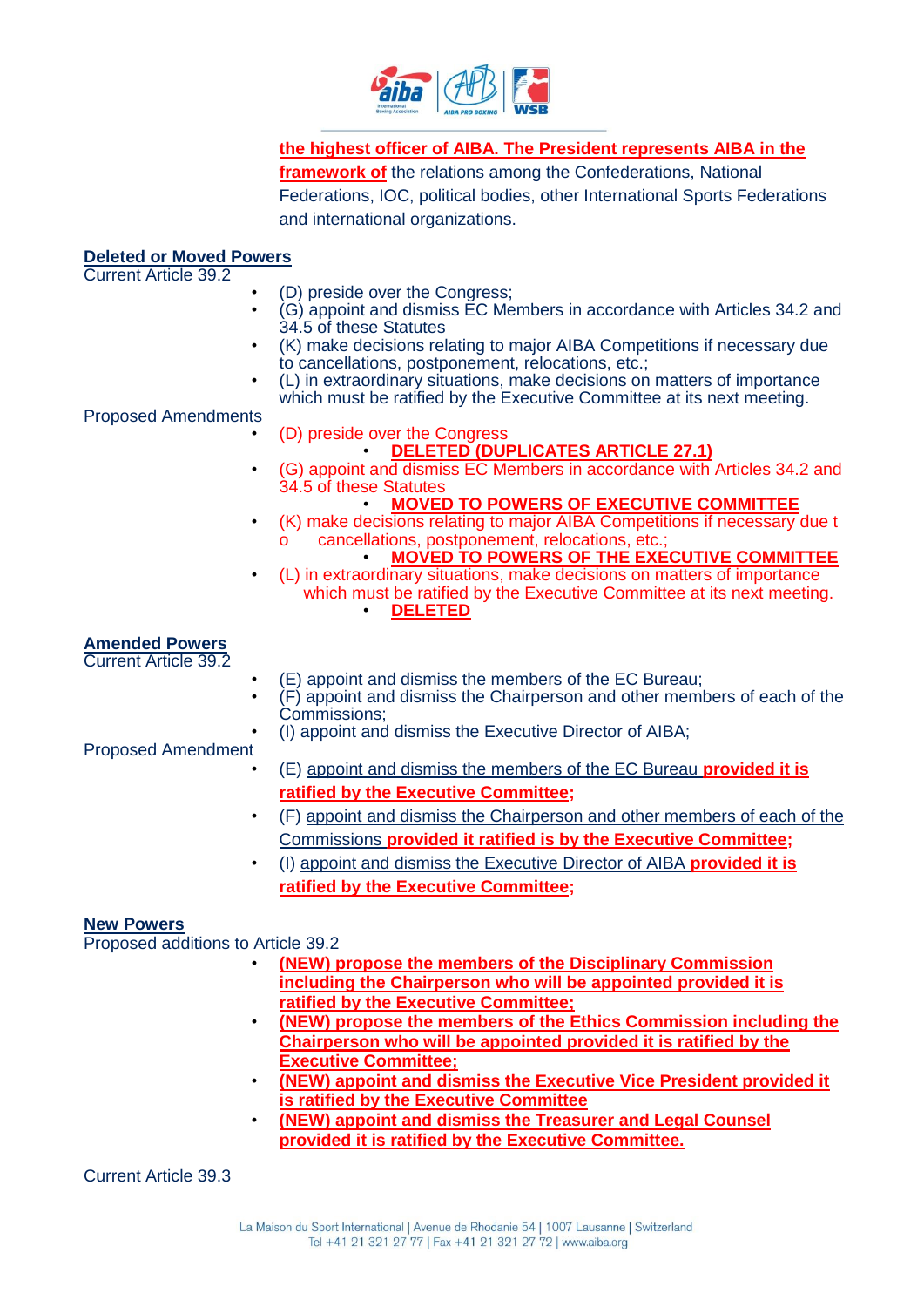

| <b>Proposed Amendment</b>                                                                                                 |                    | If the President is unable to exercise his powers for a prolonged period<br>due to absence or illness, the Vice President who has served the longest<br>period will act as Interim President, this for a maximum of one (1) year until<br>an Extraordinary Congress is called and a new President elected. |
|---------------------------------------------------------------------------------------------------------------------------|--------------------|------------------------------------------------------------------------------------------------------------------------------------------------------------------------------------------------------------------------------------------------------------------------------------------------------------|
|                                                                                                                           | President elected. | If the President is unable to exercise his powers for a prolonged period<br>due to any kind of absence or illness, the Vice President who has<br>served the longest period will act as Interim President, this for a maximum<br>of one (1) year until an Extraordinary Congress is called and a new        |
| <b>Dismissal of the President</b><br>Article 38 - Powers of the Executive Committee<br>Proposed addition to Article 38.1: |                    |                                                                                                                                                                                                                                                                                                            |
|                                                                                                                           |                    | 38.1 The Executive Committee has in particular the power and duty to:                                                                                                                                                                                                                                      |
|                                                                                                                           |                    | (NEW) - with a two-thirds vote of no confidence motion                                                                                                                                                                                                                                                     |
|                                                                                                                           |                    | for the removal of the President by the Congress<br>pursuant to Article 23(b). The power of the President                                                                                                                                                                                                  |
|                                                                                                                           |                    | shall be provisionally suspended until the next                                                                                                                                                                                                                                                            |
|                                                                                                                           |                    | <b>Ordinary or Extraordinary Congress.</b>                                                                                                                                                                                                                                                                 |
| Article 23 - Powers of the Congress<br><b>Current Article 23(B)</b>                                                       |                    |                                                                                                                                                                                                                                                                                                            |
|                                                                                                                           |                    | The Congress has the following powers:                                                                                                                                                                                                                                                                     |
|                                                                                                                           |                    | elects the President, each Vice President                                                                                                                                                                                                                                                                  |
|                                                                                                                           |                    | and the other EC Members every four years,                                                                                                                                                                                                                                                                 |
|                                                                                                                           |                    | and may, in an Extraordinary Congress,<br>convened in accordance with these Statutes,                                                                                                                                                                                                                      |
|                                                                                                                           |                    | remove any such persons from office by a                                                                                                                                                                                                                                                                   |
|                                                                                                                           |                    | majority of no-confidence;                                                                                                                                                                                                                                                                                 |
| Proposed Amendment to Article 23(B)                                                                                       |                    |                                                                                                                                                                                                                                                                                                            |
|                                                                                                                           |                    | The Congress has the following powers:                                                                                                                                                                                                                                                                     |
|                                                                                                                           |                    | elects the President, each Vice President                                                                                                                                                                                                                                                                  |
|                                                                                                                           |                    | and the other EC Members every four years,                                                                                                                                                                                                                                                                 |
|                                                                                                                           |                    | and may, in an <b>Ordinary or</b> Extraordinary                                                                                                                                                                                                                                                            |
|                                                                                                                           |                    | Congress, convened in accordance with<br>these Statutes, remove any such persons                                                                                                                                                                                                                           |
|                                                                                                                           |                    | from office by a two-thirds vote of no-                                                                                                                                                                                                                                                                    |

**confidence.**

| <b>Article 42: Quorum</b><br><b>Current Article 42</b> |                                                                                                                                                                                                                                                                                                         |
|--------------------------------------------------------|---------------------------------------------------------------------------------------------------------------------------------------------------------------------------------------------------------------------------------------------------------------------------------------------------------|
| $\bullet$<br>$\bullet$                                 | Article 42.1: The Executive Committee can convene once eleven (11)<br>elected EC Members are present including the President.<br>Article 42.2: The EC Bureau can convene once three (3) members of the<br>EC Bureau are present in person, by telephone or reply via email,<br>including the President. |
| <b>Proposed Amendment</b>                              |                                                                                                                                                                                                                                                                                                         |
| $\bullet$                                              | Article 42.1: The Executive Committee can convene once fifty percent<br>(50%) plus one of the EC Members are present. Should for any                                                                                                                                                                    |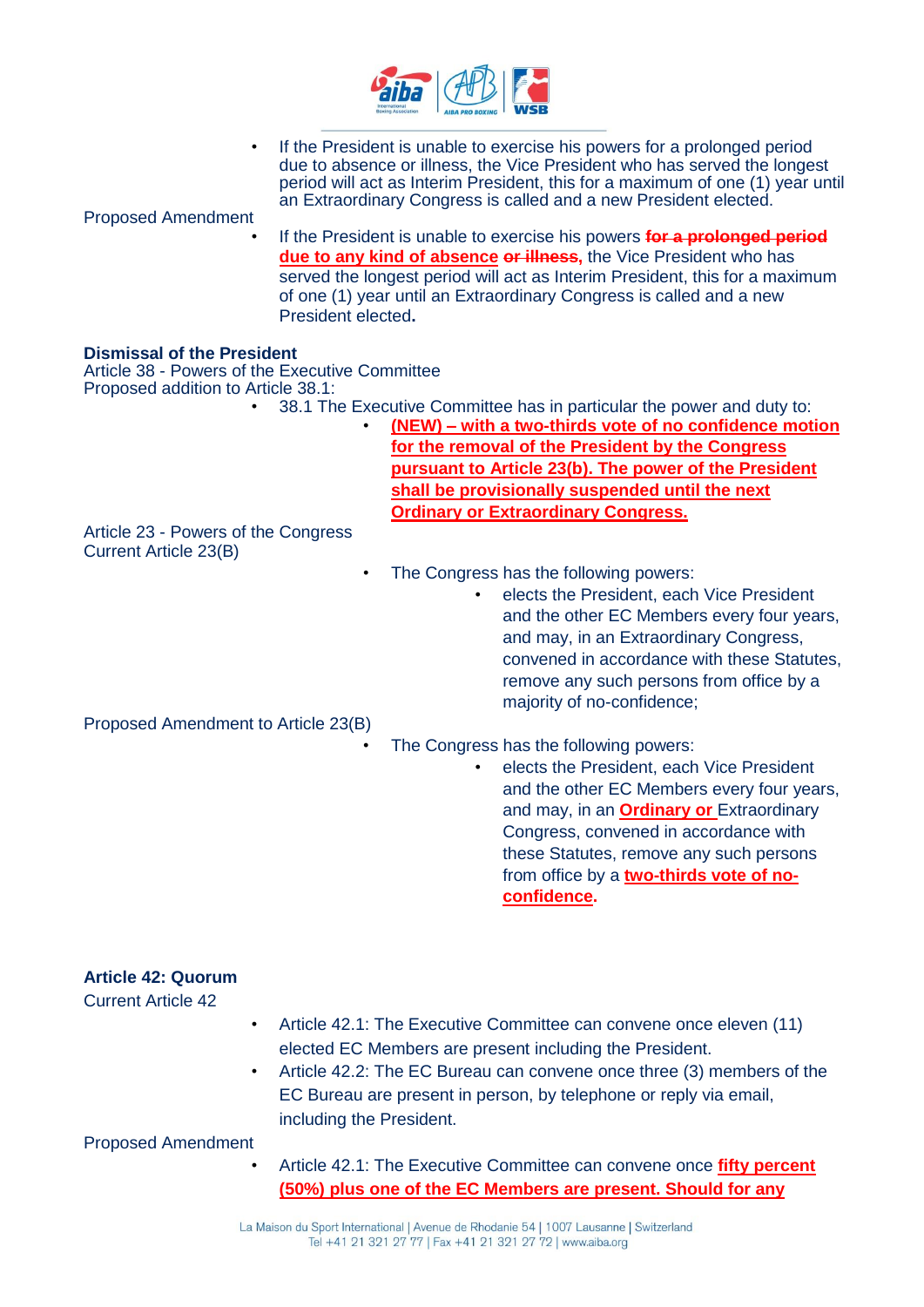

**reason the President not be present, then the EC at its majority can appoint an EC Member in attendance as Chair of the meeting.**

• Article 42.2: The EC Bureau can convene once three (3) members of the EC Bureau are present in person, by telephone or reply via email, **including the President. Should for any reason the President not be present, then, the EC Bureau at its majority can appoint an EC Bureau Member in attendance to Chair the meeting.**

### **Article 50: Executive Director**

Current Article 50.3

• (F) perform special duties for the development of the sport of boxing within the international sports and Olympic community, under the instructions and assignments of the President;

Proposed Amendment

- (G) conduct special projects and programs on the request of the President.
- (F) perform special duties for the development of the sport of boxing within the international sports and Olympic community, under the instructions and assignments of the President **and the Executive Committee**;
- (G) **On the request of the President**, conduct special projects and programs **which must be ratified by the Executive Committee.**

#### **New Article – Executive Vice President**

#### **Creation of the position of "Executive Vice President"**

- Proposed New Article 51:
	- **51.1The President may appoint an Executive Vice President, provided it is ratified by the Executive Committee.**
	- **51.2 The Executive Vice President shall have the following duties:** 
		- **to perform duties assigned by the Preside nt**
		- **to represent the President in any given ev ent, meeting and function if requeste d to do so by the President**
		- **to assist the President to supervise the w ork of the AIBA HQs**
		- **to attend Executive Committee Meetings and any other meeting as requested by th e President**
		- **to receive same rights and privileges as a ny Vice President.**
	- **51.3 To be appointable as Executive Vice President, the candidate must be a current or former AIBA Vice President.** 
		- **51.4 In the event that a current Vice President is appointed as Executive Vice President, then he or she will maintain his or her current position as Vice President, with the title of Executiv e Vice President being additional. If the appointed Executive Vice Pre sident is not a current Vice President,**

 **he or she shall not have voting rights.**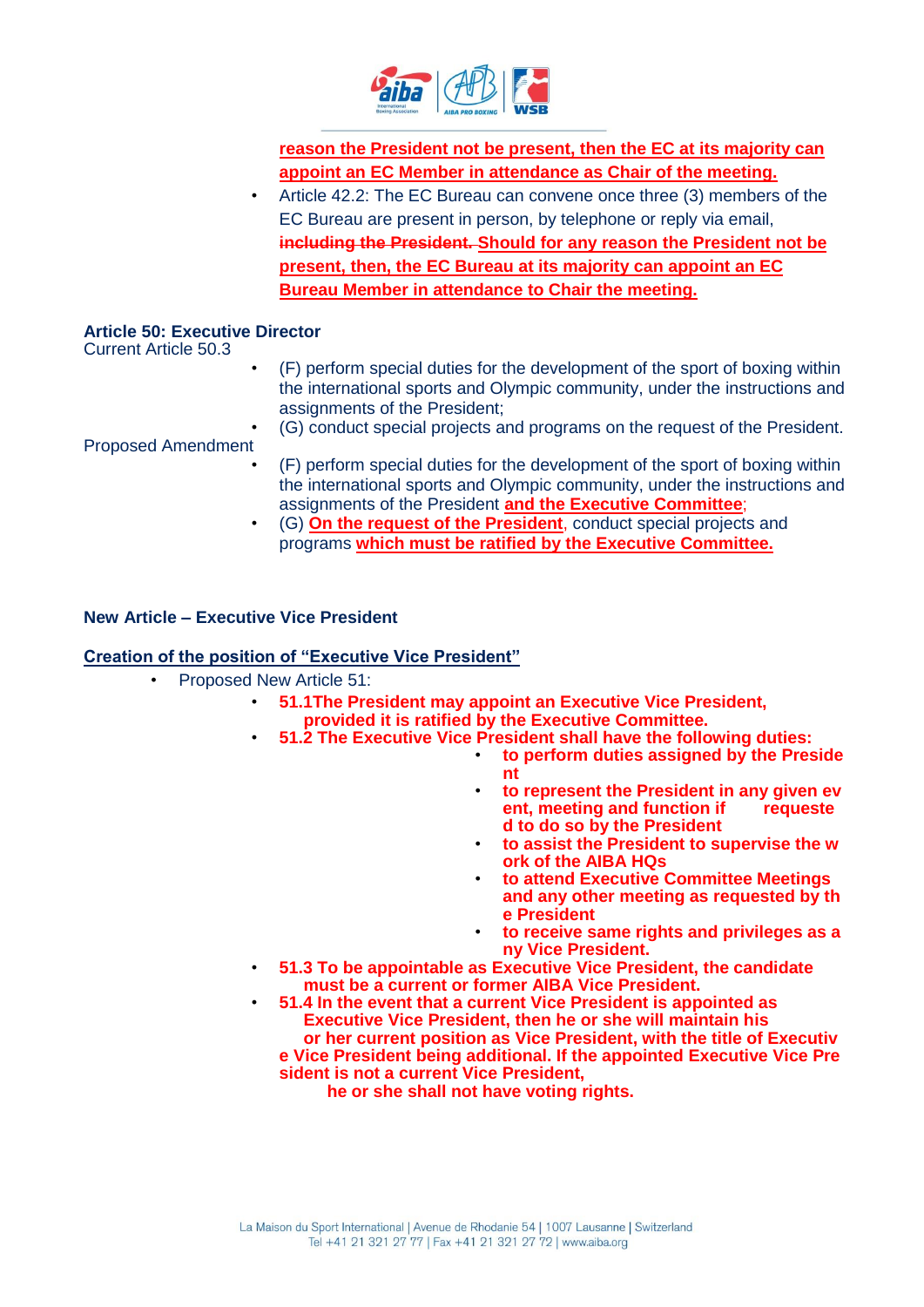

### **Article 55: External Auditors**

Current Article 55

• Article 55.1:

• AIBA will be audited by a qualified, independent auditing firm. The President will appoint an external professional audit company in consultation with the Treasurer.

Proposed Amendment

- Article 55.1:
	- AIBA will be audited by a qualified, independent auditing firm. **The President Executive Committee** will appoint an external professional audit company in consultation with the Treasurer.

#### **Article 66: Court of Arbitration for Sport**

Current Article 66.1

• AIBA recognizes the Court of Arbitration for Sport (CAS), with headquarters in Lausanne, Switzerland, as the authority to resolve appeals against decisions made in accordance with the AIBA Anti-Doping Rules only. Each Confederation and National Federation must recognize CAS as an independent judicial authority but, in this regard, in accordance with the AIBA Anti-Doping Rules only. AIBA, National Federations, Confederations, Boxers, Officials and Competition Officials must comply with the decisions passed by CAS.

Proposed Amendment

- AIBA recognizes the Court of Arbitration for Sport (CAS), with headquarters in Lausanne, Switzerland, as the authority to resolve appeals against decisions made in accordance with **these Statutes and the AIBA Rules and Regulations and the AIBA Anti-Doping Rules only.** Each Confederation and National Federation must recognize CAS as an independent judicial authority **but, in this regard, in accordance with the AIBA Anti-Doping Rules only**. AIBA, National Federations, Confederations, Boxers, Officials and Competition Officials must comply with the decisions passed by CAS.
- Current Article 66.4
	- Appeals against decisions made in accordance with the AIBA Anti-Doping Rules must be filed in accordance with the provisions of the CAS Code of Sports-Related Arbitration. Appeals shall be lodged with CAS within 30 days of notification of the written decision in question. The appeal shall not have an injunctive effect. The Disciplinary Commission or CAS may order the appeal to have injunctive effect.

Proposed Amendment

• Appeals against decisions made in accordance with **these Statutes and the AIBA Rules and Regulations** the AIBA Anti-Doping Rules must be filed in accordance with the provisions of the CAS Code of Sports-Related Arbitration. Appeals shall be lodged with CAS within 30 days of notification of the written decision in question. The appeal shall not have an injunctive effect. The Disciplinary Commission or CAS may order the appeal to have injunctive effect.

#### **Article 67 – Compliance with Decisions of AIBA**

Current Article 67

• Confederations and National federations must comply fully with any decision passed by the Executive Committee, the EC Bureau, the Disciplinary Commission, the Ethics Commission or any other Commission which such decisions are, according to these Statutes, final and not subject to appeal. Confederations and National Federations must take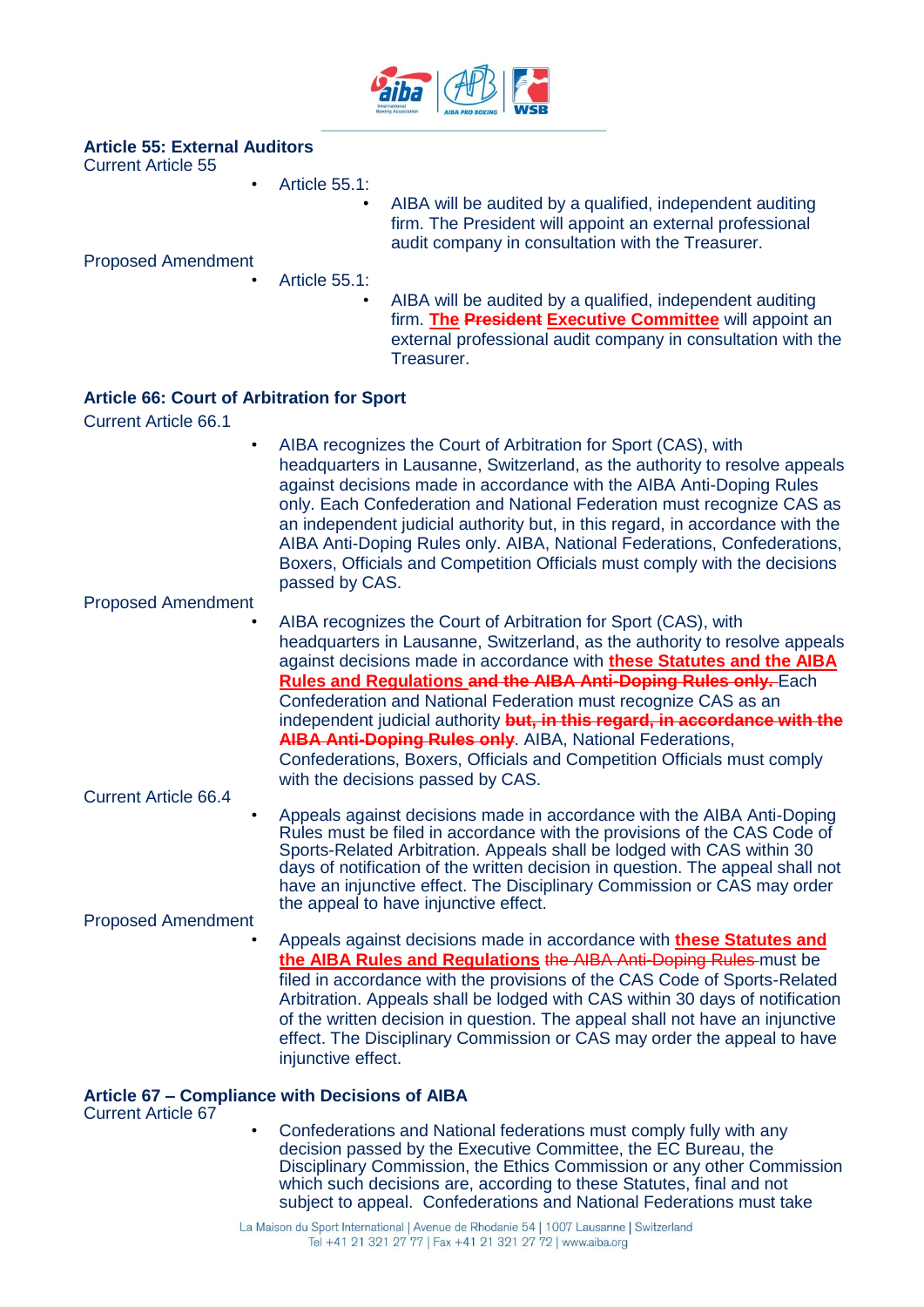

every precaution necessary to ensure that their own Boxers, Officials and Competition Officials comply with these decisions.

Proposed Amendment

• Confederations and National Federations must comply fully with any decision passed by the Executive Committee, the EC Bureau, the Disciplinary Commission, the Ethics Commission or any other Commission which such decisions are, according to these Statutes**,** final and not subject to appeal **except to the CAS.** Confederations and National Federations must take every precaution necessary to ensure that their own Boxers, Officials and Competition Officials comply with these decisions.

#### **AIBA Congress approves all the proposed amendments with a strong majority, with only 3 abstentions.**

## **8. AIBA Executive Committee Report**

Mr. Pat Fiacco, shares with the audience the full picture of what happened in the past months. He explains that the resignations of AIBA Treasurer in May 2017 and later of Finance Director raised questions by EC. Mr. Terry Smith, sent a list of questions to the former President on AIBA, notably on finance related issues. At the EC Meeting in July in Moscow, AIBA EC proposed to the former President to resign but he rejected this proposal. Then, a motion to call an Extraordinary Congress and to call for a "Vote of No Confidence" against the former President was passed and an "Interim Management Committee (IMC)" was formed to run the AIBA administration. Several procedures were lodged before Swiss courts and AIBA Disciplinary Commission.

Further to the suspension of the former President by the AIBA Disciplinary Commission Chairman, Franco Falcinelli became the Interim President upon approval by the AIBA EC. The AIBA EC called the Extraordinary Congress to be held on January 27 in Dubai. The former Executive Director also resigned.

Eventually, on November 9, an agreement was proposed and signed between the former President and the Interim President with the key terms as: to resign from all AIBA positions (AIBA, WSB, BMA and FBB), IOC EB and ASOIF positions, request for EC to nominate him as AIBA Honorary President which was subject to ratification by the Congress, and both parties to withdraw all legal cases.

In conclusion, Mr. Fiacco mentions that these unpleasant events are now passed and he encourages the member federations to never give up building for a new foundation and to work together.

Several federations, including Costa Rica Boxing Federation, Kenya, Brazil, Congo, UAE, Philippines and Sudan thank Mr. Fiacco for his report. They express their support to the AIBA EC and express doubts about the nomination of the former President as Honorary. .

### **9. Vote on the nomination of CK Wu as Honorary President**

In accordance with the Agreement entered into with former President CK Wu, a motion to nominate him as Honorary President is submitted to the vote of the Congress.

#### **AIBA Congress unanimously votes to reject the nomination of the former President as Honorary President.**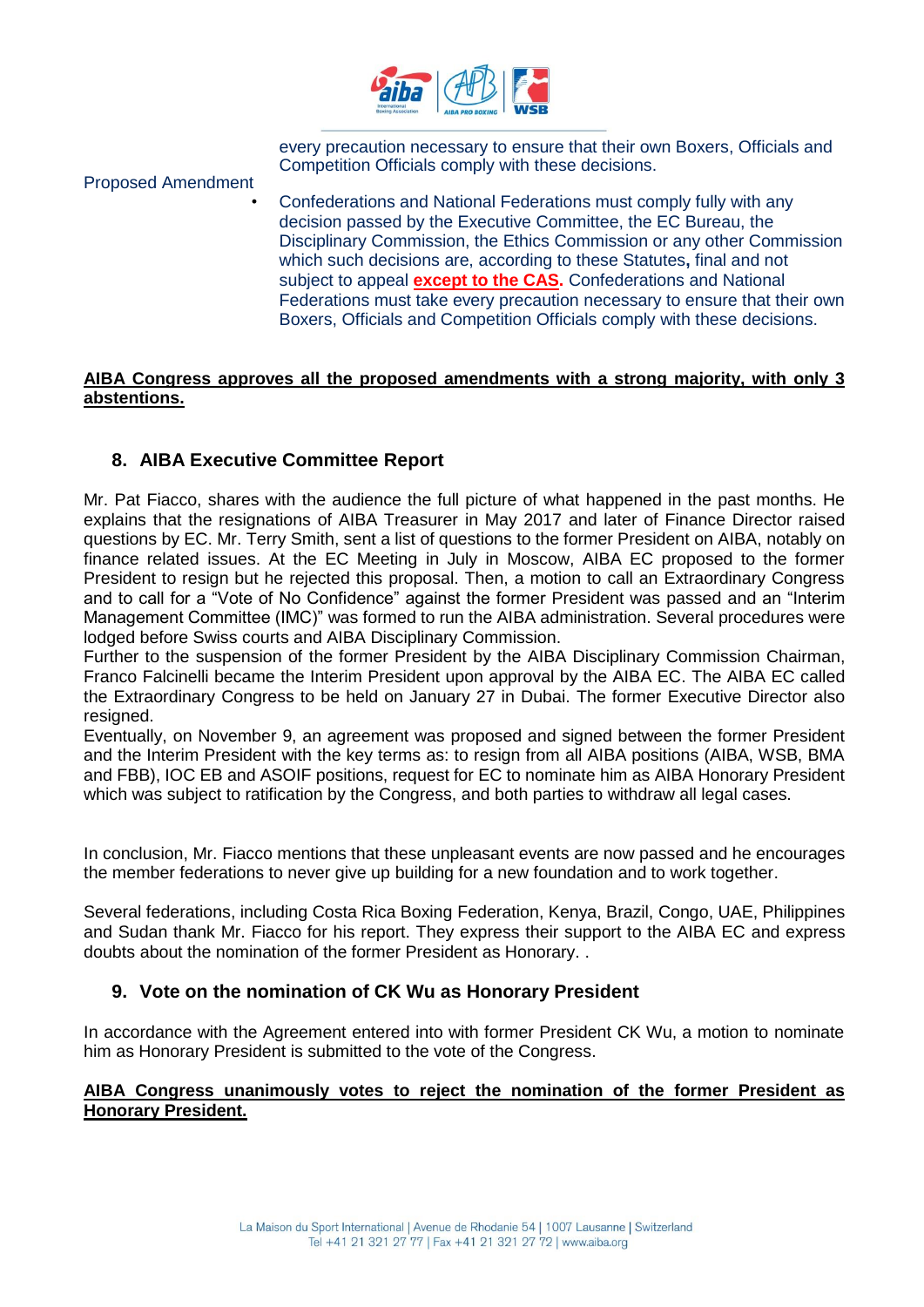

### **10.Announcement of the New Interim President**

Further to the resignation of Mr. Falcinelli, AIBA EC convened during the lunch an emergency meeting to identity a new Interim President. At this meeting, Mr. Ramoni, AIBA Lawyer, announces they reviewed AIBA Statutes and according to the article number 39.3 *"in the absence of the President the Vice President who has served the longest period should act as the Interim President until the next elective Congress"*. The longest serving Vice-President is Mr. Gafur Rahimov, who has been serving as AIBA Vice President for more than 15 years since 2002. During its meeting, all EC unanimously confirmed that Mr. Rahimov shall act as AIBA Interim President at the end of this Congress and Mr. Rahimov has accepted to take over this role.

Mr. Falcinelli extends his strong support and warm welcome to the new Interim President. The new Interim President, Mr. Rahimov, says that it is an honour to accept this position. He thanks all EC members for their support and assures all participants he will do his outmost to return prestige of AIBA and restore AIBA image in front of all stakeholders.

## **11. AIBA Congress Moscow 2018**

Mr. Umar Kremlev, Secretary General of Russian Boxing Federation, gives an update on logistics preparations for the Congress. Moscow city has all necessary facilities to conduct such meeting at high level, the venue will be the Renaissance Moscow hotel. Apart from the official meetings, there will be also cultural and entertainment programs.

### **12. Boxing Olympic Program**

Mr. Kit McConnell, IOC Sport Director, prefaces that the IOC Executive Board meeting in December in Lausanne expressed its appreciation for the steps that have been taken by AIBA but also expressed its significant concerns about AIBA finance and governance and asked for a full report to be delivered by the end of January.

At this Congress, he talks in detail about the Olympic program itself, understanding the context of the program, how IOC approaches the decisions and in particular the timeline, the process and the considerations around the Olympic Games Tokyo 2020.

Olympic agenda 2020 is the strategic plan which was developed with full consultation of International Federations, National Olympic Committees and public in general. The key recommendations related to the Olympic Program were the number of athletes, maximum numbers of sports and the gender equality. The scope and framework set the maximum number of events and maximum number of athletes as specified in the Olympic Charter. This with the purpose to reduce costs and complexity of the games, but always keeping sport and athletes at the heart of all IOC does. The games are not only about the numbers, but also to balance the Olympic Program, with the goal to have 50 percent of women across the entire Olympic Games and equally speak about youth and innovation.

In terms of decisions making for Tokyo 2020, the Olympic charter is clear that the decisions regarding which sports are in Olympic Games seat with a full IOC Session, the decisions regarding the event program and the athletes quotes seat with the IOC Executive Board based on the recommendations of Olympic Program Commission.

26 of 28 IFs made a request to the IOC either on the number of events or athletes quotas for Tokyo 2020. It was impossible to positively answer to all requests due to the key considerations as explained above. Regarding boxing, Mr. McConnell outlines, that the introduction of women boxing improved not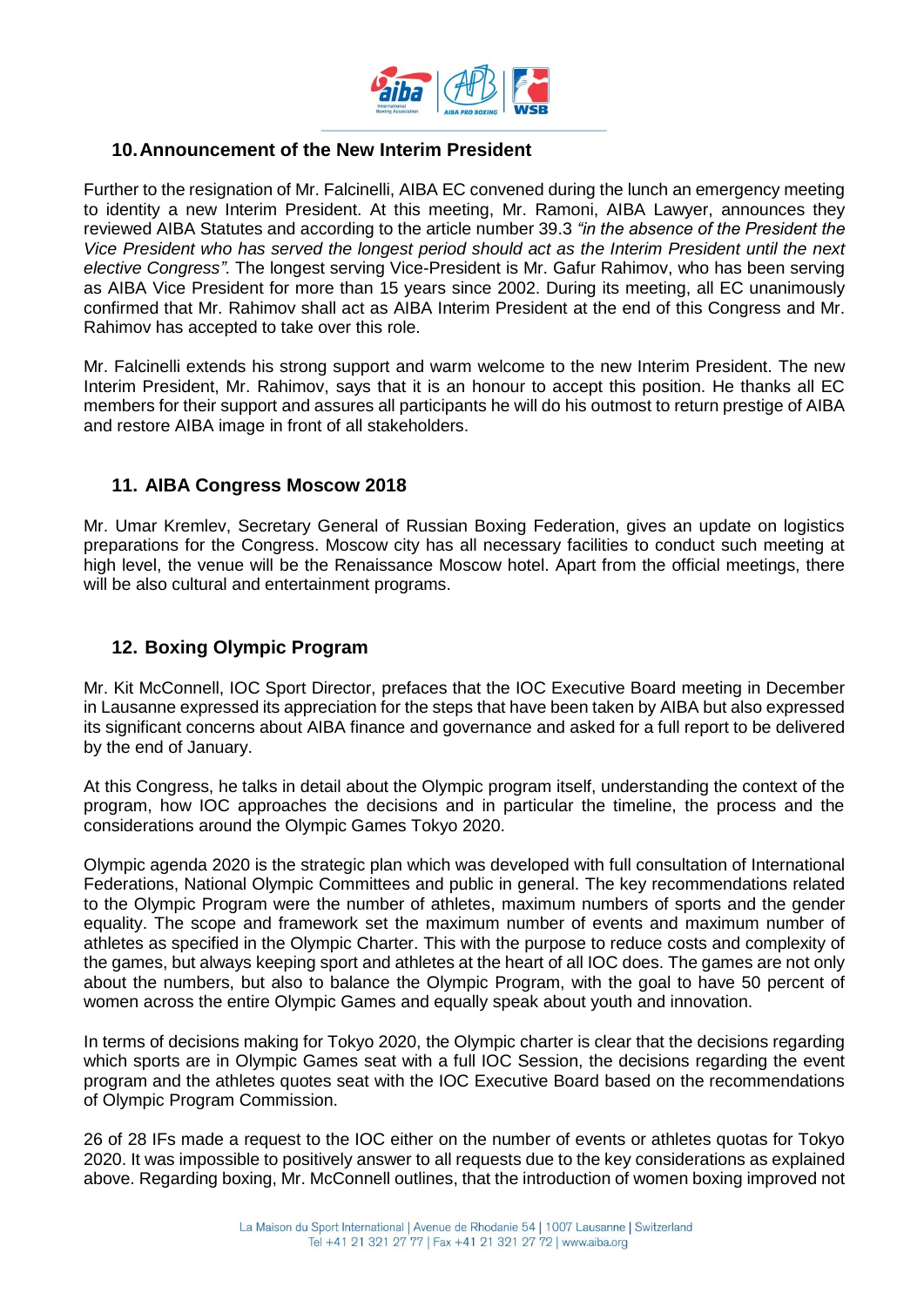

only the universality of the sport but also increased the broadcast numbers, based on the statics from the Rio 2016.

Moving forward, there are 2 tasks that AIBA and IOC should work together. First, is to finalise the arrangements for Tokyo 2020, the proposal will be presented by Pat Fiacco later during this meeting and secondly, to work together towards Tokyo 2020 and Paris 2024 to find the right direction forward, focusing on sport and athletes.

### **13. Tokyo 2020 Olympic Games Weight Category Presentation**

Mr. Pat Fiacco, Chairman of the AIBA Technical & Rules Commission, presents the background of IOC's decision process as well as why IOC should follow AIBA's recommendation to keep 10 Men's weight categories.

He informs that IOC has approved AIBA's request to increase the number of Women's boxing events from 3 weight categories to 5 weight categories for the Tokyo 2020 Olympic Games. Mr. Fiacco refers to the Rio 2016 Olympic Games, where only 13% of Boxers were Women.

IOC proposal for Tokyo 2020 Olympic Games is to have 8 men weight categories and 5 women, which will result in having men athletes decrease by 18% (250 to 206) and women athletes 122% increase (36 to 80). IOC recommends reducing the Men's quota by another 44 boxers and two (2) weight categories in order to increase the Women's by 44 boxers with five (5) weight categories. AIBA is concerned that the decrease in Olympic weight categories from 10 to 8 will have a negative impact on the popularity of our sport throughout the world; Furthermore, the AIBA EC with the support of National Federations is concerned about the safety of boxers and maintain that there should be 10 Men's Olympic weight categories. Therefore, AIBA is officially requesting IOC to accept AIBA proposal to maintain current 10 weight categories and reduce the number of Men boxers in each weight category. For Tokyo 2020 Olympic Games, AIBA requests 5 Women's weight categories with 60 boxers and 10 Men's weight categories with 226 boxers – total 286 boxers. This means that AIBA proposes to maintain the number of Women boxers in each weight category to 12 boxers, not 16 boxers, which will make a total of 60 Women boxers at the Olympic Games.

The safety of a boxer must be the first thing to consider. The second concern is that Olympic Boxing competitions may be less attractive, with the resulting effect on live and television audience. While AIBA fully supports all efforts and measures aiming at increasing the women's participation in boxing all over the world, it will take time and needs a very good strategy.

AIBA National Federations unanimously supported AIBA weight categories proposal for Tokyo 2020 with signed statements. Also, some federations express their support during the Congress (Kenya, Azerbaijan, Egypt, India).

#### **14. Presentation of Future AIBA Management Plan**

Burson-Marsteller (BM) introduces the new project named "Shape Up & Rise Up". "Shape up" because there are things in AIBA that should be improved and developed and "Rise up" as there are so much that AIBA could be proud of. BM briefly presents their experience working with international sports. The project will focus on three ambitions: to govern better, to work better and to promote better. These are also the questions that each AIBA member should consider, in the coming weeks BM will reach out to all AIBA members via questionnaire to know their views on boxing, AIBA, and how it can be improved. There will be concrete recommendations ready for the EC Meeting in july 2018.